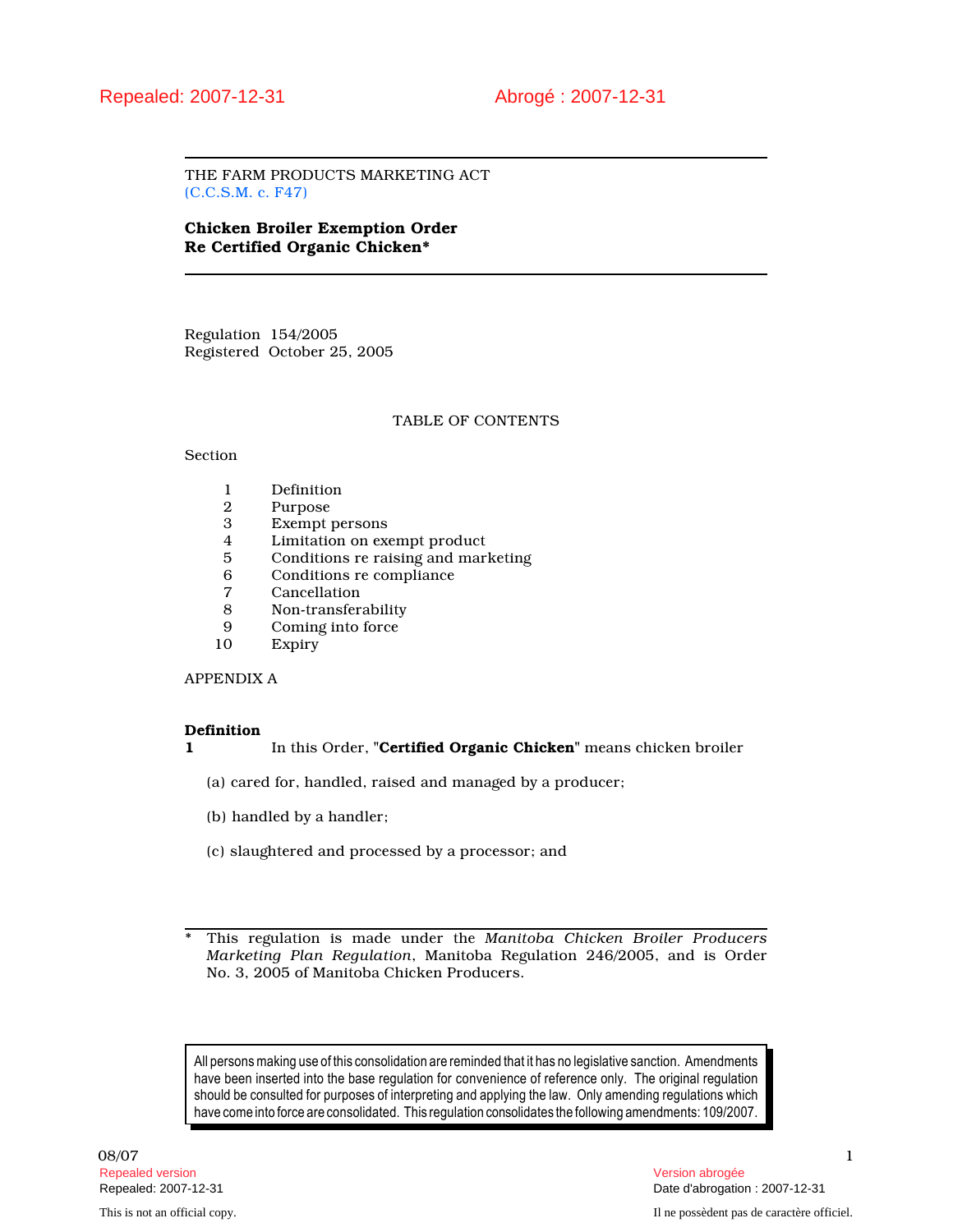(d) enrolled in the appropriate certification system of an accredited certifying agent;

in compliance with any and all applicable certification standards, procedures, regulations and requirements (collectively called the "Standards") of the following:

(e) for Canadian markets, the National Standard of Canada for Organic Agriculture (CAN/CGSB-32.310) or a private certification standard that has been assessed as meeting or exceeding the minimum requirements of the CAN/CGSB-32.310;

(f) for American markets, Regulatory Text of the National Organic Program (NOP);

(g) for European markets, the Council Regulation EEC No. 2092/91 of the European Communities.

### Purpose

The purpose of this Order is to provide for the production of and marketing of Certified Organic Chicken on a trial basis in order to better understand the issues related to the production and marketing of Certified Organic Chicken.

### Exempt persons

3 Subject to the terms of this Order, the following persons, namely:

(a) 4064135 Manitoba Ltd. and 4064143 Manitoba Ltd., carrying on business as a partnership under the name "Finer Feeds", with offices located at 13-854 Marion Street, Winnipeg, MB R2J 0K4 (herein called the "producer");

(b) the persons identified in Appendix A to this Order (herein called the "service providers"); and

(c) Granny's Poultry Co-operative Ltd., with offices located at 84 Scurfield Boulevard, Winnipeg, MB R3Y 1G4 (herein called the "processor")

are exempt from the following:

(d) the Chicken Broiler Producer Registration Order, Manitoba Regulation 53/2005;

(e) sections 25 and 26 of the Chicken Broiler Quota Order, Manitoba Regulation 298/89;

the Chicken Broiler Penalty Levies Regulation, Manitoba Regulation 136/2002;

(g) any Price Order made by the Board with respect to any Certified Organic Chicken produced and marketed in accordance with the terms of this Order.

## Limitation on exempt product

4 The exemptions provided for in this Order are only applicable to Certified Organic Chicken raised by a service provider on premises operated by such service provider shown opposite that service provider's name on Appendix A, and marketed by the producer in accordance with the terms of this Order.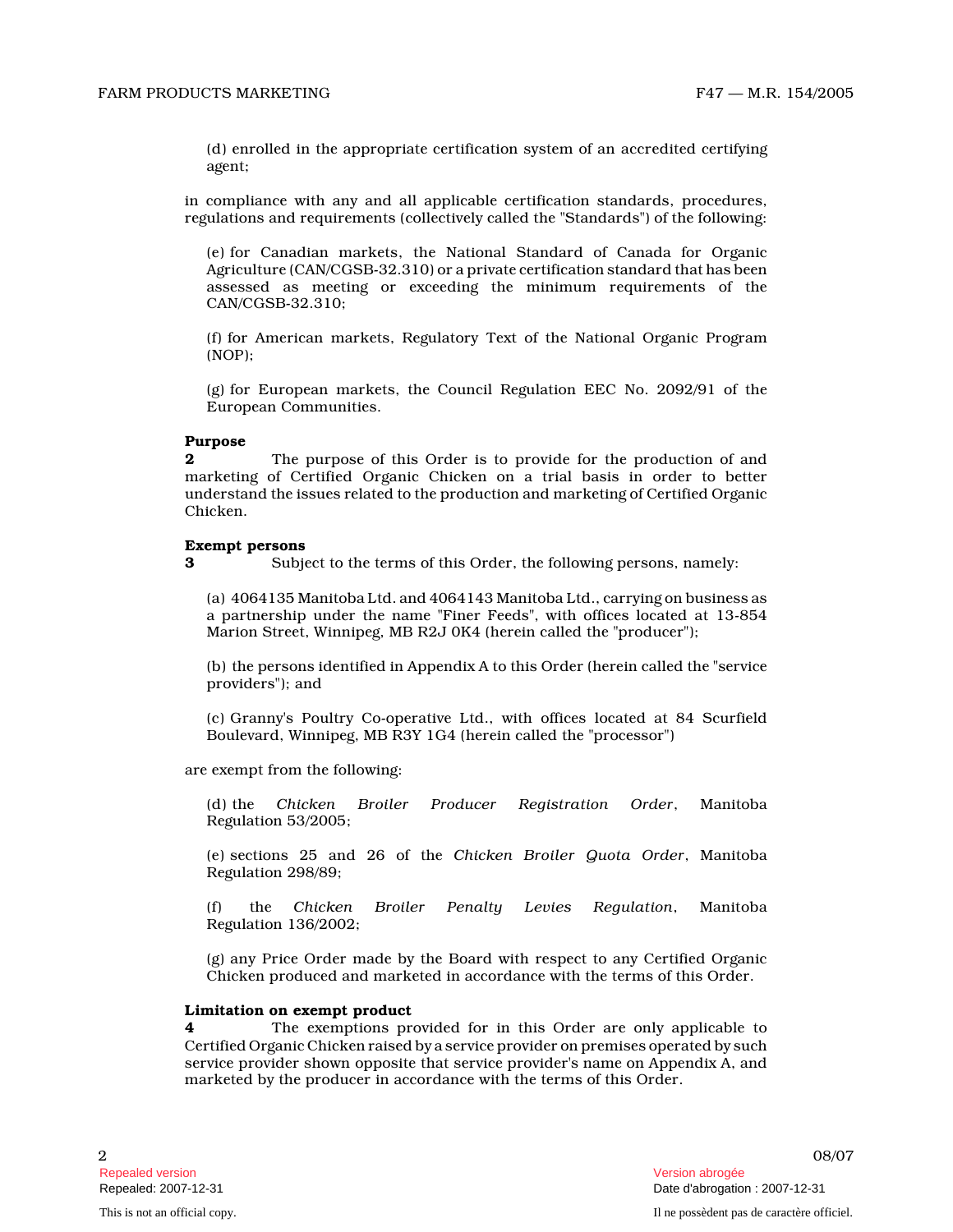#### Conditions re raising and marketing

**5** This Order is subject to the following conditions:

(a) that the chicken raised by a service provider in the location shown opposite such service provider's name on Appendix A not exceed, at any time, the number of chicken broiler shown opposite such service provider's name on Appendix A, and that all such chicken broiler be raised in accordance with the Standards;

(b) that the combined number of Certified Organic Chicken raised by a service provider in any seven-week period specified by the Board does not exceed in aggregate the number of kilograms of chicken broiler (live weight) shown opposite such service provider's name on Appendix A unless prior written permission from the Board is granted to raise additional Certified Organic Chicken in that seven-week period;

(c) that all Certified Organic Chicken raised in accordance with clauses (a) and (b) is taken delivery of by the producer at the premises permitted for such raising shown on Appendix A and delivered by the producer to the processor at the processor's killing and processing plant located on NE 27-7-6 EPM;

(d) that all Certified Organic Chicken delivered in accordance with clause (c) are killed and eviscerated by the processor as agent for the producer in accordance with the Standards, at the processor's plant located on NE 27-7-6 EPM immediately upon receipt from the producer;

(e) that all Certified Organic Chicken delivered to and processed by the processor in accordance with clauses (c) and (d) are subsequently taken delivery of by the producer at, or are delivered in accordance with the producer's instructions from, the processor's plant located at NE 27-7-6 EPM;

(f) that all Certified Organic Chicken referred to in clause (e) to be further processed are taken delivery of by the producer and are further processed by the producer at the Food Development Centre 810 McPhillips Street, Portage la Prairie, Manitoba, in accordance with the Standards ;

(g) that unless prior written permission from the Board is granted, all chicken raised, processed, or further processed in accordance with the terms set out above are marketed by the producer as Certified Organic Chicken and are labelled with a label in a form approved by the Board indicating that such chicken is "Certified Organic Chicken" and that such labels are not removed from such chicken until immediately prior to preparation of such chicken for consumption.

## Conditions re compliance

6 This Order is subject to the condition that the producer, each service provider, and the processor each comply with Manitoba Regulation 54/2005 (Chicken Broiler Information Order), and Manitoba Regulation 195/2004 (Chicken Broiler Administration Fee Regulation), with respect to the marketing of all chicken broilers produced and marketed in accordance with the terms of this Order.

### Cancellation

7 If the producer, any service provider, or the processor, fails to comply with any order, regulation or written directive of the Board, or any condition of this Order, the exemption provided in section 3 hereof shall, upon motion of the Board to such effect, terminate.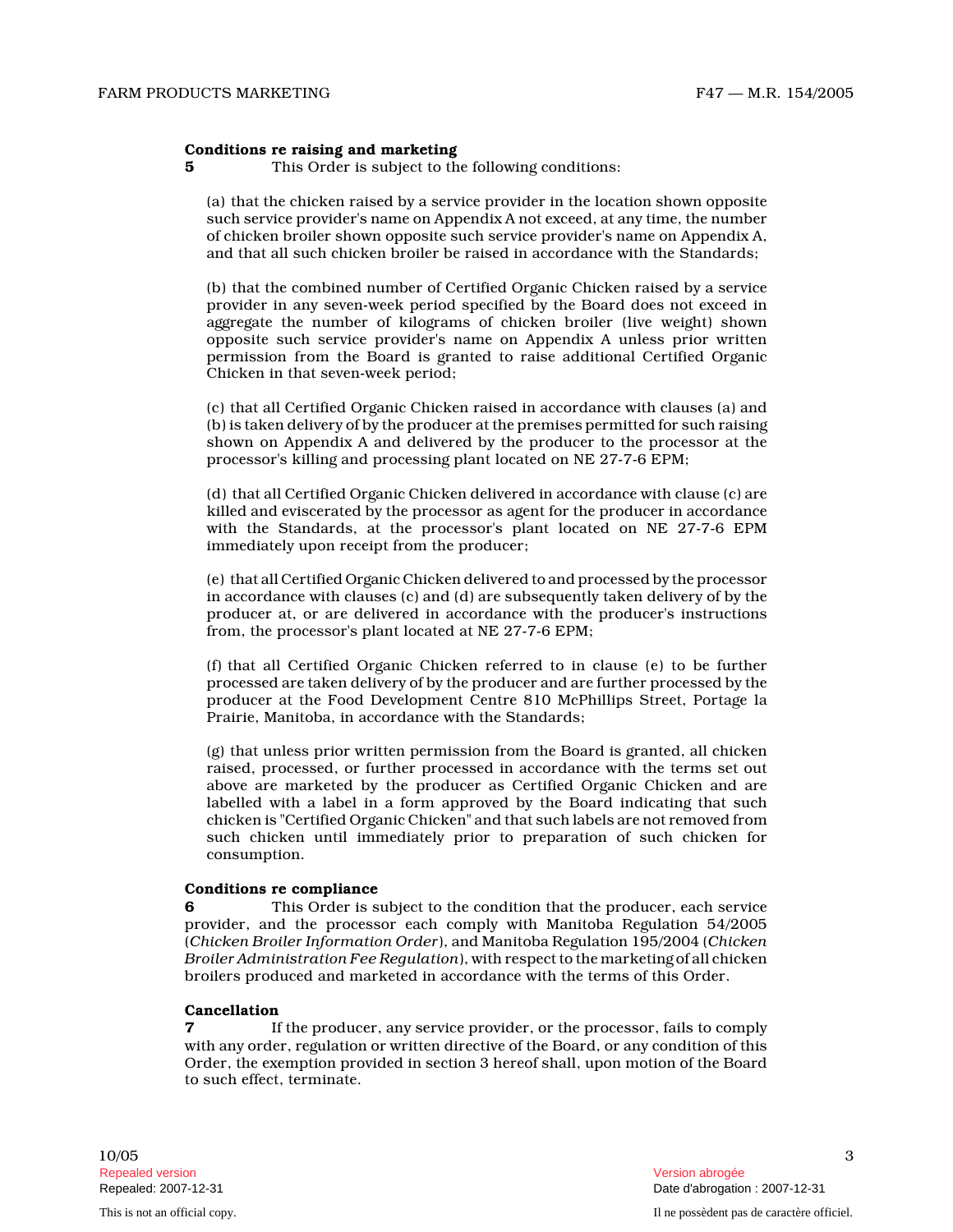### Non-transferability

8 The exemptions provided in this Order are non-transferrable.

# Coming into force

9 This Order comes into force on the date it is registered with the Registrar of Regulations.

### Expiry

10 This Order shall expire December 31, 2007.

August 15, 2005 MANITOBA CHICKEN PRODUCERS:

Waldie Klassen Chair

Wayne Hiltz **Secretary** 

# APPROVED

October 24, 2005 MANITOBA FARM PRODUCTS MARKETING COUNCIL:

> David Gislason Chair

Gordon H. MacKenzie Secretary